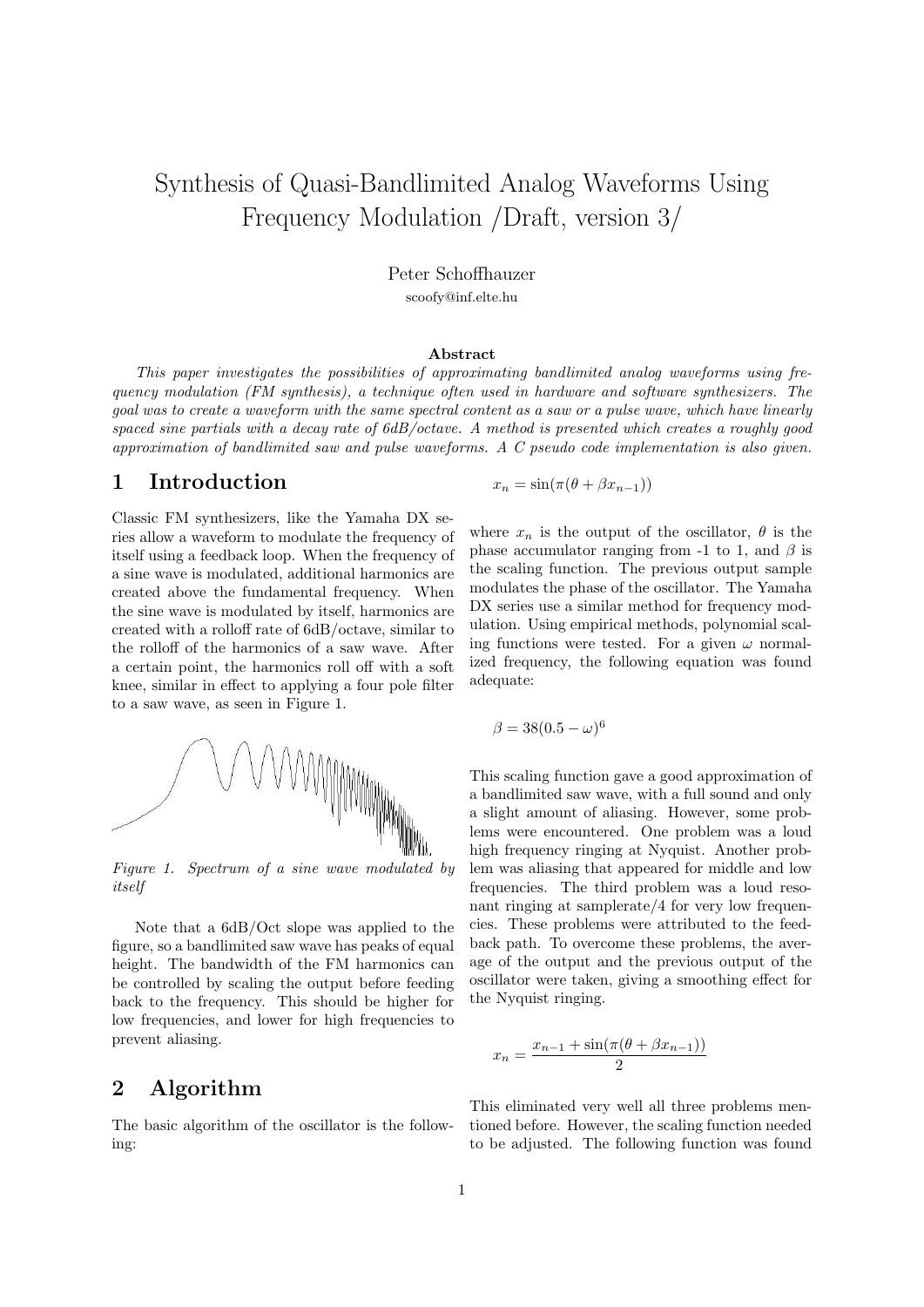to be good:

 $\beta = 13(0.5 - \omega)^4$ 

The spectrogram of a linear frequency sweep using this equation is shown in Figure 2. The range of the spectrogram is 0 to -90 dB.



Figure 2. Spectrogram of a linear frequency sweep

For high frequencies, aliasing may be reduced somewhat on the expense of reducing brightness of the wave by using a different scaling function, such as:

$$
\beta = 54(0.5 - \omega)^6
$$

The spectrogram obtained using this scaling function is shown in Figure 3.



Figure 3. Spectrogram of a linear frequency sweep

The aliasing is reduced, but it is noticeable both on the spectrogram and by listening to the generated sounds that the brightness of higher frequency waves is also reduced.

#### 3 Improving the algorithm

With this method, a bandlimited saw-like wave was created. However, there are some possible improvements. The algorithm described above gives a rough approximation, and the high harmonics are not as bright as in an ideal bandlimited wave, created using inverse DFT for example. There is a high frequency rolloff above around samplerate/10 compared to an ideal waveform. This is shown in Figure 4.



Figure 4. HF rolloff of the basic implementation

To improve this, the idea was to spectrally invert a one pole lowpass filter, to get a highshelf-like filter, which will compensate the rolloff. The inversion can quickly be done in TobyBear's FilterExplorer. The coefficients for a given +3dB frequency are:

$$
x = e^{-2\pi\omega}
$$
  
\n
$$
a0 = (1 - x)^{-1}
$$
  
\n
$$
a1 = -xa0
$$

The normalized frequency was set to around 0.0813. This gives coefficients  $a0 = 2.5$  and  $a1 = -1.5$ , thus the transfer function of the compensation filter becomes

$$
y_n = 2.5x_n - 1.5x_{n-1}
$$

This filter was found nearly ideal to compensate the high frequency rolloff. The frequency spectrum of the improved saw wave is shown in Figure 5. The spectrum is nearly ideal, and remains balanced for most of the frequency range.



Figure 5. Frequency spectrum of the improved saw wave

Note that the frequency of the HF filter is fixed, which causes increased amplitude when the frequency of the oscillator is high. Scaling the output by

$$
\gamma=1-2\omega.
$$

compensates this very well. The spectrum of the output after the compensation is very close to an ideal bandlimited waveform created using inverse DFT. It should be noted that the waveform is quite asymmetric, and the HF compensation filter in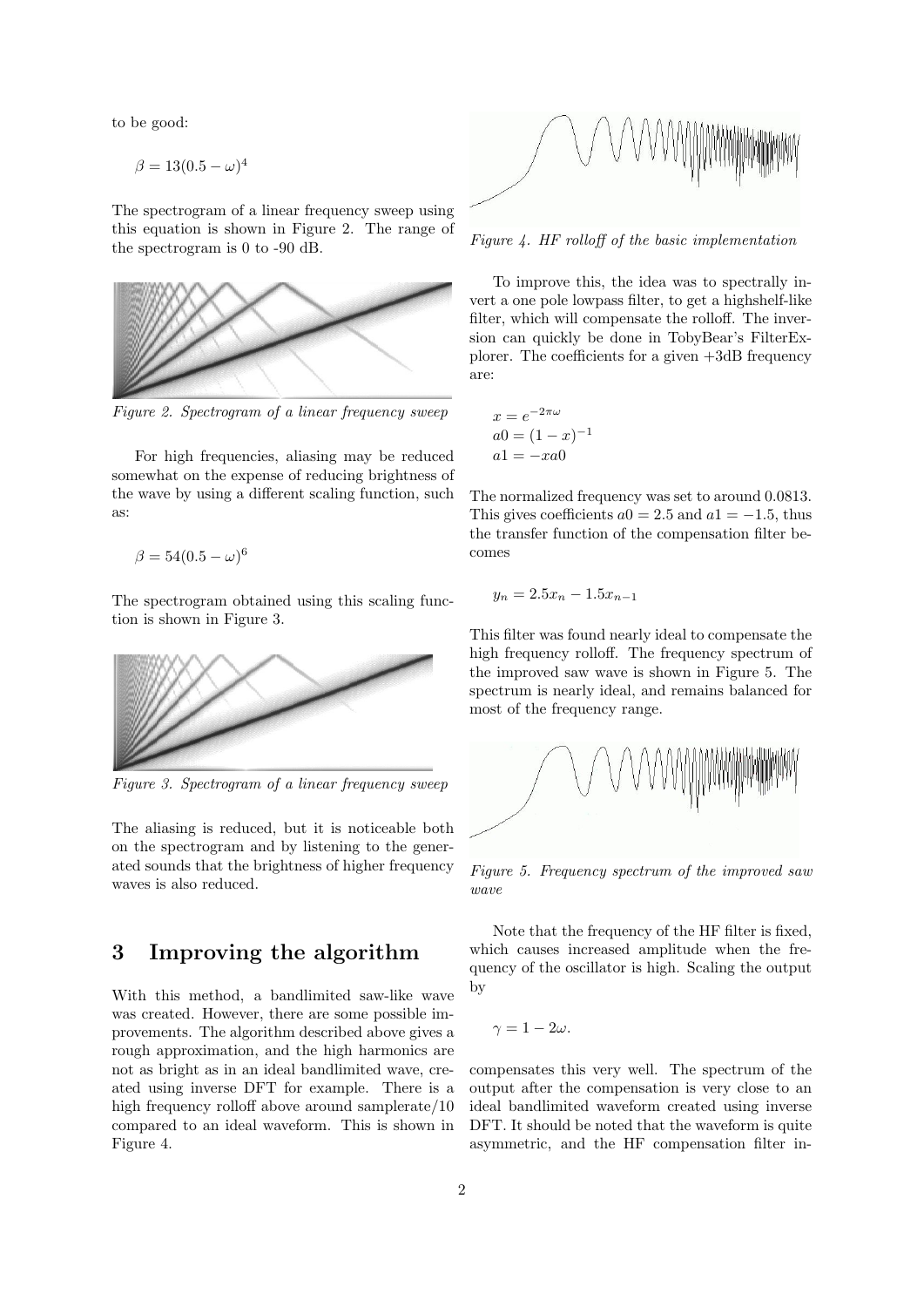creases the asymmetry even more.

#### 4 DC offset

The algorithm was implemented in floating point mode. In both single and double precision, there is a considerable amount of DC offset. At low and middle frequencies, the DC offset is around -0.376, which converges to zero near Nyquist. Thus adding the following DC compensation seemed to reduce the DC offset:

 $DC = 0.376 - 0.752\omega$ 

However, this does not eliminate it completely, because the amount of DC for different frequencies is very irregular. When the frequency is around samplerate/4, the offset may be as much as -20 dB. Although the DC offset after the compensation is around -30 to -40 dB for most frequencies, a one pole highpass filter with a -3dB frequency set to 10-30 Hz may be used for almost completely eliminating the DC offset.

Note that when synthesizing a pulse wave, the DC components cancel out each other, thus no additional adjustment is needed.

#### 5 Results

The algorithm described above gives a fairly good sound with slight aliasing, suitable for using in realtime sound synthesis. The oscillator has good stability, and fairly good sound clarity and brightness down to frequencies as low as 0.01 Hz. However, there are some drawbacks. The waveform is quite asymmetric, which is emphasized more by the HF compensation filter. The asymmetry may reduce the dynamic range of the system, and it may change the perception of the waveform if the system is nonlinear. This is shown in Figure 6.



Figure 6. Asymmetry of the waveform

Attempts were made to make the waveform

more symmetric and look more like a saw. One method was to apply a waveshaping function, which introduced some additional aliasing. Another method was to subtract a scaled sinewave with the frequency of the fundamental from the output of the oscillator, which does not create any aliasing. With both methods, the cost was quite heavy for such a small visual makeup. The difference between the adjusted waveforms and the original was very subtle. There was no notable change in sound or in the spectrum, the adjustments only made the curve straighter.

In blind  $A/B$  tests during comparison with an ideal bandlimited saw, the two waveform were found distinguishable. The FM saw was found to have a slightly 'warmer' tone. Upon closely observing the spectrum, it was found out that the rolloff rate is not exactly 6dB/octave, and the partials near the fundamental frequency have slightly higher amplitude. The ideal bandlimited saw sounded more flat, clean and raw.

The algorithm also produces a slight amount of aliasing. This is due to the fact that the rolloff of the harmonics is a smooth curve, not a sudden step, as would be in an ideally bandlimited waveform. Figure 7. shows a spectrogram of a linear frequency sweep.



Figure 7. Spectrogram of linear frequency sweep

The scale of the spectrogram is 0 to -90dB. There is no audible aliasing below samplerate/4. This also means that a 2x oversampled oscillator would produce a nearly alias-free waveform.

## 6 Performance

The cost of calculating one sample is moderate. The following are needed:

- 1) Update the phase accumulator
- 2) Apply scaling function

3) Calculate sin() (can be approximated by table lookup or polynomial)

- 4) Do averaging
- 5) Apply HF boost
- 6) Normalize output (compensate HF boost)
- 7) Apply DC filter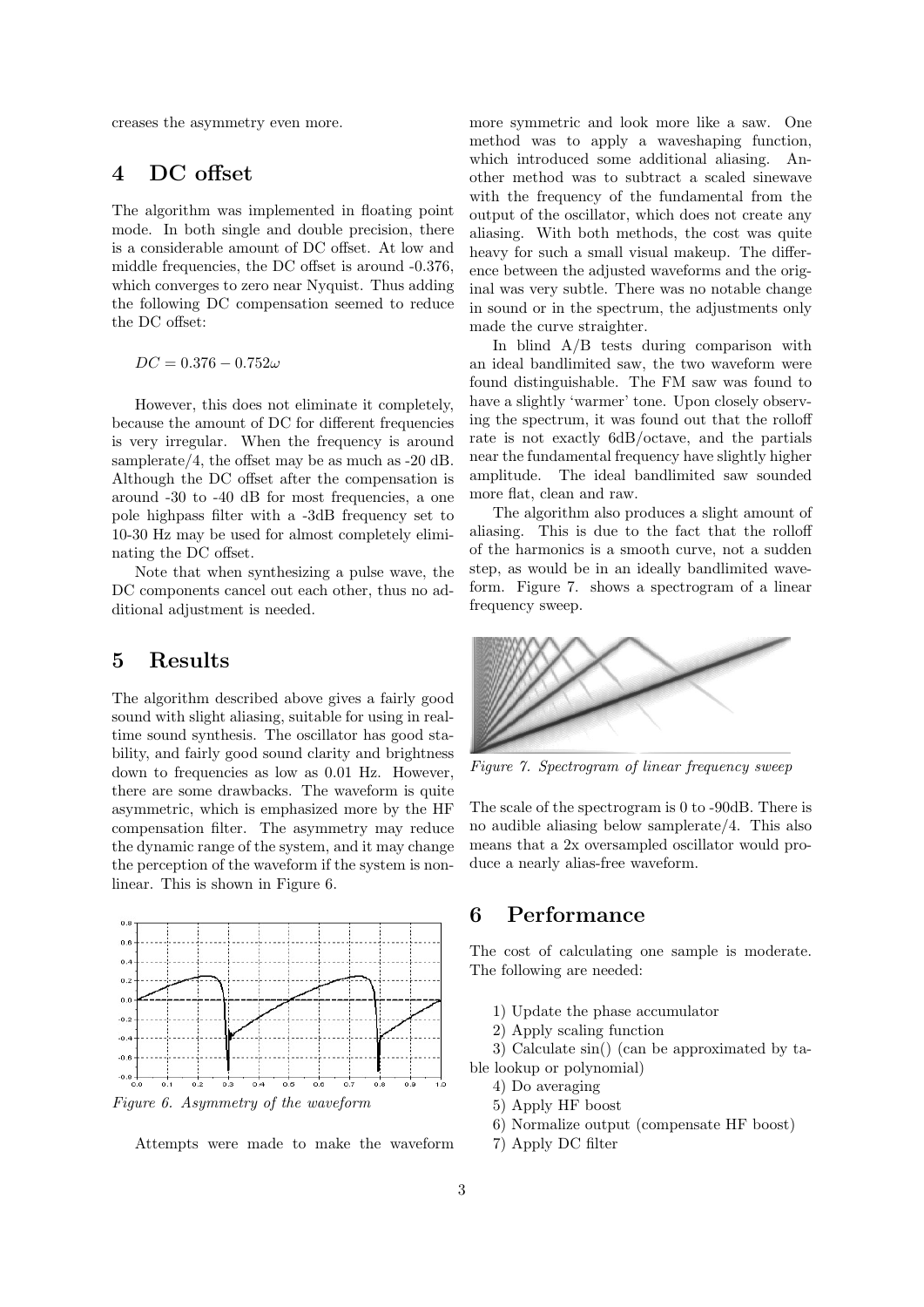Since 2) and 6) can be precalculated, they mean only one multiplication per sample. If more oscillators are running in parallel, it may be enough to apply the one pole filter(s) to the mixed output of the complete oscillator block, since the filters are linear. Thus the actual cost of the filter(s) may be lower.

An implementation using a  $9<sup>th</sup>$  order polynomial approximation were found to take about 2x as much CPU on an AMD Sempron procesor compared to a linear interpolated wavetable oscillator with a table size of 2048. One advantage is that no table is needed when polynomial approximation is used, which may be useful on environments with limited memory. The other advantage is that the floating point operations can be parallelized very well on SIMD machines. Thus the actual cost of an oscillator may be very low on machines with SIMD instructions when more oscillators are running.

## 7 Other waveforms

Probably the best method for generating PWM pulse waveforms is to create two saw waves with a phase offset, and subtract them from each other. The phase offset gives the pulse width of the resulting waveform.

Other ways of approximating a bandlimited pulse wave with a pulse width of 50% were also found using the FM method. It was discovered that by squaring the output of the oscillator before feeding back, a square-like waveform is created with harmonics at  $f$ ,  $3f$ ,  $5f$ , etc. However, both the smoothing function and the HF compensation filter needed to be modified. The basic function became:

$$
x_n = 0.45x_{n-1} + 0.55\sin(\pi(\theta - \beta x_{n-1}^2))
$$

Note that the sign of the feedback was also changed. The HF filter was modified to:

$$
y_n = 1.9x_n - 0.9x_{n-1}
$$

Using this algorithm, the following waveform is obtained:



The spectrum is close to ideal, but the brightness of the highs is somewhat reduced for higher frequencies. This could be compensated by modifying the scaling function, but then aliasing would be increased. However, the brightness and sound quality was found much better when obtaining a square by subtracting two saw waves, so this method was not investigated more. The squaring also introduces more aliasing, which is not present when creating the pulse by subtracting two saw waves with a phase difference. The logarithmic spectrum of the pulse obtained using this method is shown in Figure 9.



Figure 9. Spectrum of the pulse wave

#### 8 Further possibilities

By multiplying the  $\beta$  scaling function by a value ranging from 0 to 1, it is possible to simulate a gradually opening filter, which creates a morphing from sine to saw or pulse. The effect is similar to a four pole filter, but somewhat different. Using this method, a filter can be simulated easily without actually using a filter. Unfortunately, resonance cannot be simulated, so this feature is of limited usability.

When the modulation index is very high, the aliasing increases. After a certain point, the whole spectrum is dominated by the aliasing, turning the oscillator into a (bit costy) white noise generator.

#### 9 References

Smith, Steven W. (1997). The Scientist and Engineer's Guide to Digital Signal Processing